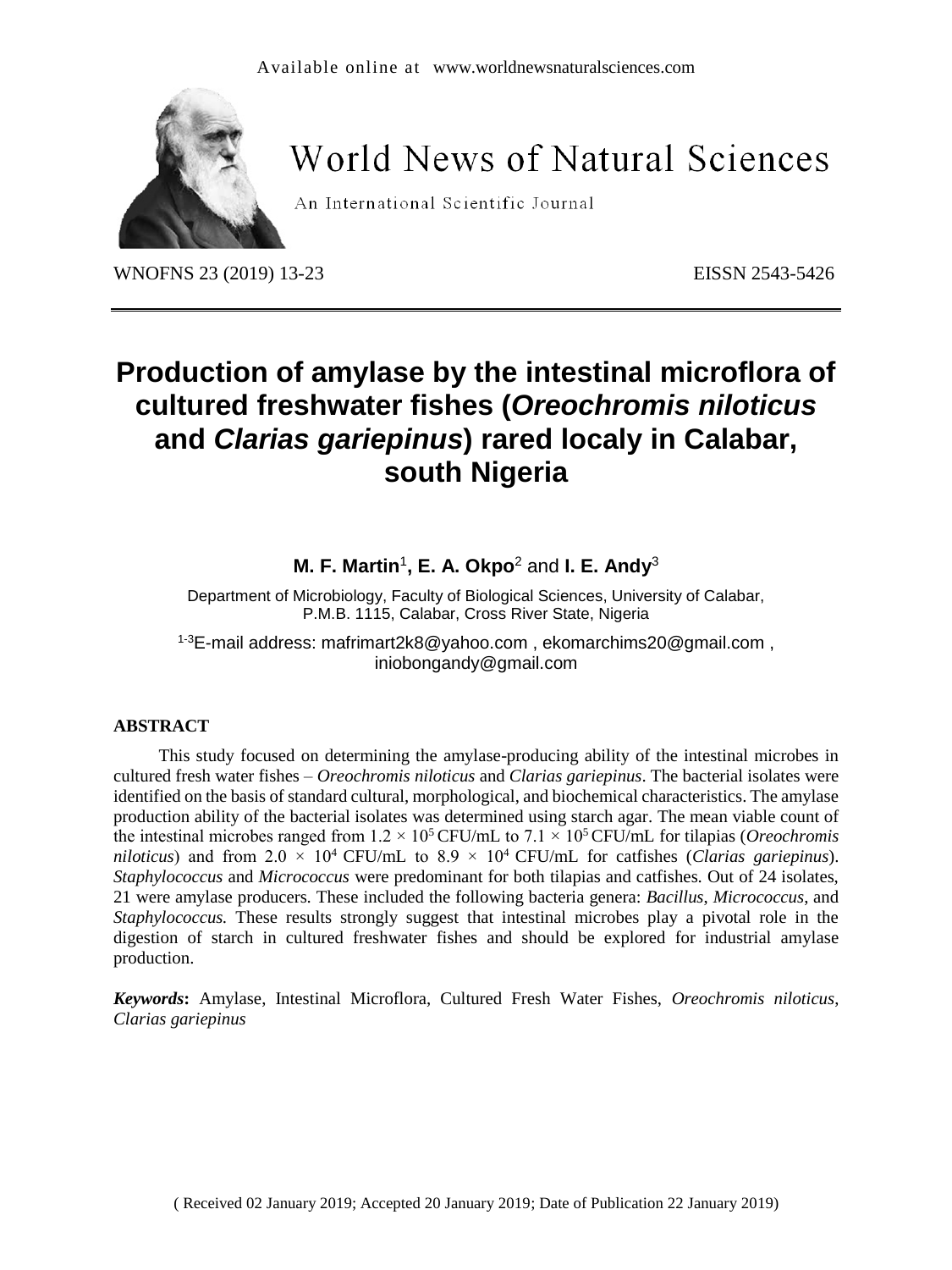### **1. INTRODUCTION**

Amylase enzyme is one of the most important enzymes used in modern biotechnology (Rao *et al.*, 2017). It is an enzyme that hydrolyzes starch. Amylases can be derived from plants (like cassava, maize, barley, etc.), animals (like man, rat, certain species of spiders, etc.), and microorganisms (like bacteria, fungi, and actinomycetes), (Sanwo *et al*., 1992; Teotia *et al*., 2001; Pandey *et al*., 1999; Berlin, 2004; Erickson, 1992; Ben *et al.,* 1999). However, microbial amylases have been extensively used in recent biotechnology because of having greater thermal stability, capable of producing different sugar profile, and having a long history of safe use (Reddy *et al*., 2003; Rao *et al.,* 2007). Amylase was first discovered and utilized in the industry by the Japanese scientist Jokichi Takamine in the year 1894 at Peoria, Illinois (USA). In that very year and at the same place, the amylase produced was used as a pharmaceutical aid for the treatment of digestive disorders (Rao *et al*., 2007). There are three types of amylases, namely: alpha amylase (endo-1,4-α-D-glucohydrolase), beta amylase (β-1,4-glucan maltohydrolase), and glucoamylase (amyloglucosidase) (Rao *et al*., 2007). Being ubiquitous in nature, microbes could likewise be found in the intestinal tract of fresh water fishes. A great number of such microbes are heterotrophic bacteria, including aerobes and anaerobes. Although many ecological studies on the intestinal microflora of fishes have been conducted, only recently have reports concerning their functions appeared (Sugita *et al.,* 1997). Researches show that intestinal bacteria can produce certain bioactive substances like: biotin, Vitamin  $B_{12}$ , and antibacterial substances beneficial to the host (fish). These facts strongly suggest a symbiotic relationship between fish and intestinal microflora (Sugita *et al.,* 1992; Sugita *et al*., 1991; Westerdahl *et al.,* 1991). Starch is the substrate for amylase production. A substrate is a "reacting molecule" that is acting upon by its specific enzyme to yield a product or products (Prescott *et al*., 2005). Each of the three types of amylases has a unique way of acting on starch. For instance, alpha amylase (being an endoamylase) cleaves or breaks the  $\alpha$ -1,4-glucosidic linkages in starch internally to give glucose, maltose, or dextrins (Rao *et al*., 2007). Beta amylase, as an exoamylase, cleaves the glycolytic bonds, removing two glucose units at a time thus producing maltose (Abe *et al*., 1988; Gupta *et al*., 2003). Glucoamylase, on the other hand, cleaves both the  $\alpha$ -1,4- and  $\alpha$ -1,6-glucosidic linkages to yield glucose, maltose, and limit dextrins (Rao *et al*., 2007). Microbial amylases have various industrial applications. They can be exploited for high fructose corn preparation, for the production of alcohol and brewing, for paper coating, for the preparation of detergents amongst all others (Abe *et al*., 1988; Bailey and Ollis, 1986). Industries requiring microbial amylases include: clinical, medicinal, analytical chemistry, textile, food, and distilling industries (Rao *et al*., 2007). Since microbial amylases have an extensive application in the industry thus this study was aimed at isolating and determining the intestinal microflora in cultured freshwater fishes rared locally and determining the amylase-producing ability of the intestinal isolates [24-35].

### **2. MATERIALS AND METHODS**

### **2. 1. Media and Reagents**

Criterion dehydrated culture medium (Nutrient Agar, Simmons Citrate Agar, Starch Agar, MR VP broth, and Trypticase Soy broth) from Hardy Diagnostics, USA. All media were prepared according to manufacturer's instructions.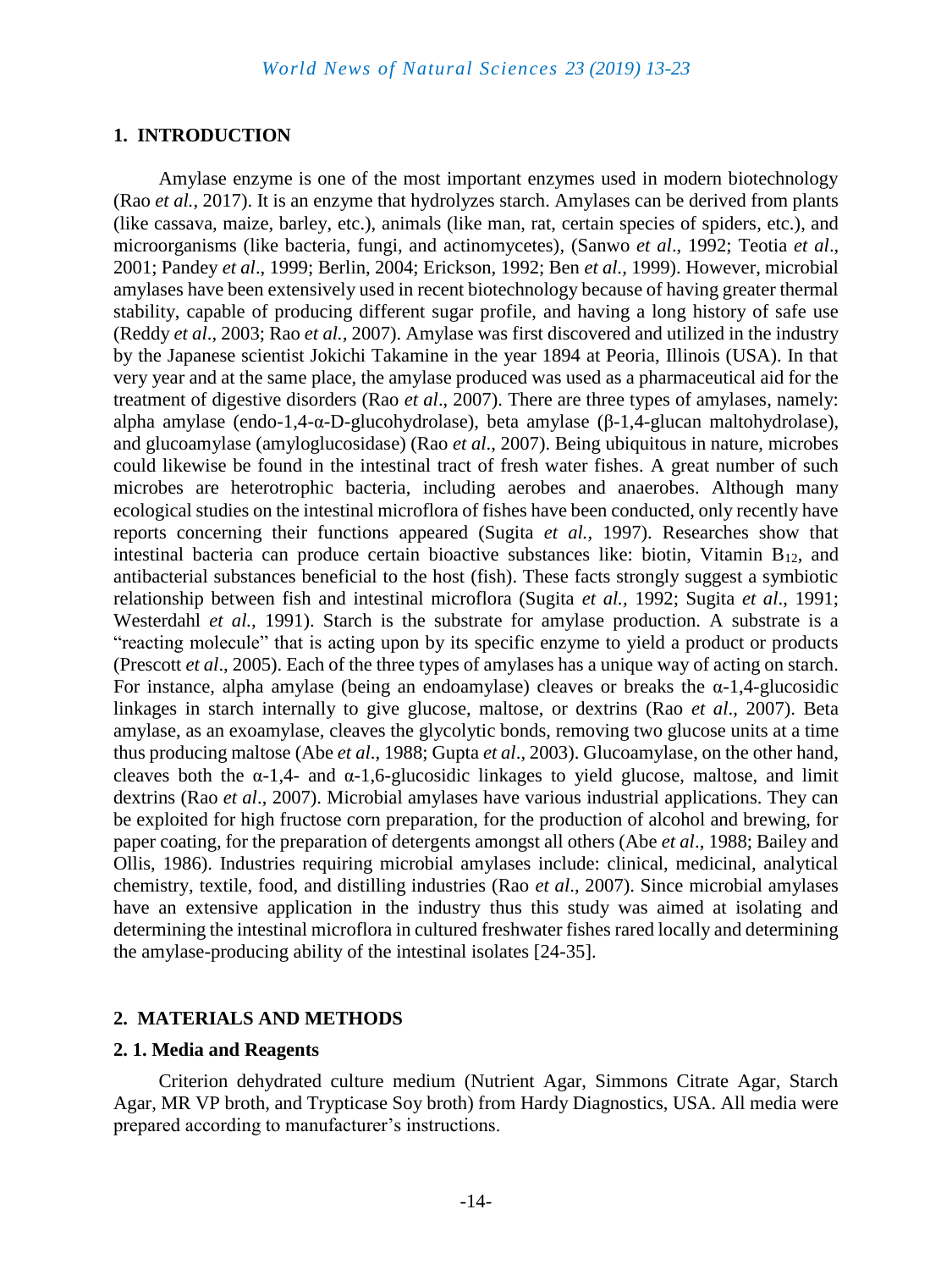Analytical chemicals from Titan Biotech Ltd., India, were used to prepare the following reagents: Gram staining reagents (crystal violet, lugol's iodine, 70% ethanol, and neutral red), kovac's reagent, methyl red indicator, 40% potassium hydroxide, and 5% alpha-naphthol in alcohol. Other reagents included: indole reagents and oxidase test strips (Hardy Diagnostics, USA), analytical grade alcohol, and hydrogen peroxide from Sigma Aldrich, USA.

# **2. 2. Sample Collection**

The fish samples – tilapias (*Oreochromis niloticus*) and catfishes (*Clarias gariepinus*) – were obtained from Cross River Basin Authority (CRBA) and University of Calabar (UNICAL) farm, all located within Calabar. **Figures 1** and **2** below show the pictures of the two fish genera, respectively.



**Fig. 1.** *Oreochromis niloticus* (Linnaeus, 1758) rared locally in Calabar, Cross River State, Nigeria



**Fig. 2.** *Clarias gariepinus* [\(Burchell,](https://pl.wikipedia.org/w/index.php?title=William_John_Burchell&action=edit&redlink=1) 1822) rared locally in Calabar, Cross River State, Nigeria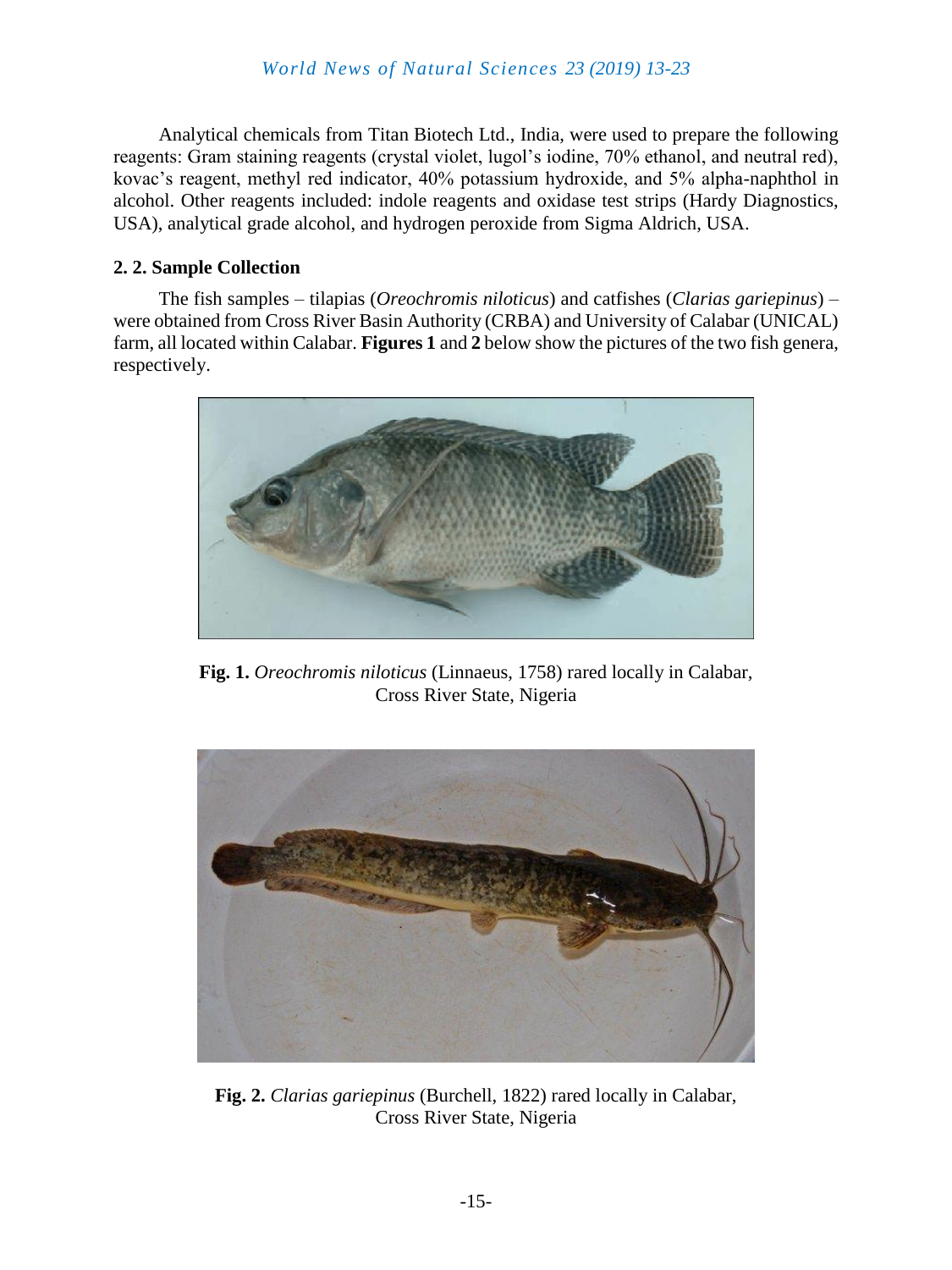The fishes were transported in sterile plastic containers to the laboratory (within two hours after purchase) for analysis. The fishes were dissected aseptically. The intestines were pulled out and immersed in 9 mL sterile water in universal containers. Ten-fold serial dilutions were carried out for each sample. One mililiterl from  $10^{-2}$  and  $10^{-3}$  dilutions (for catfishes) and from  $10^{-3}$  and  $10^{-4}$  dilutions (for tilapias) were plated out in duplicates on Nutrient Agar culture media using pour plating technique. Plates were incubated for 24 hours at room temperature.

## **2. 3. Characterisation and identification of bacterial isolates**

Pure isolates were extracted after repeated sub-culturing for characterization on the basis of their gram's morphology and biochemical reactions (Cheesbrough, 2006). The bacterial isolates were then identified by comparing their characteristics with those of known taxonomy using the schemes of Cowan and Steel (1993).

# **2. 4. Amylase Production**

Each isolate was inoculated onto freshly prepared starch agar and incubated for 24 hours at 37 ºC, after which the plates were flooded with iodine reagent and observation was made for zones of clearance. The zones of clearance indicate starch hydrolysis by the enzyme, amylase, produced by the bacterial isolates.

# **3. RESULTS**

The results from the analysis of the four intestines from four cultured freshwater fishes obtained from two pond sites, Cross River Basin Authority (CRBA) and University of Calabar (UNICAL) farm, are presented as follows:

**Table 1** shows the mean viable count of the intestinal microbes isolated from the four cultured freshwater fishes. Enumeration was done at varying dilutions;  $10^{-3}$  and  $10^{-4}$  dilutions (for tilapias) and  $10^{-2}$  and  $10^{-3}$  dilutions (for catfishes). The mean viable count of the intestinal isolates for tilapias (*Oreochromis niloticus*) ranges from  $1.2 \times 10^5$  CFU/mL to  $7.1 \times 10^5$ CFU/mL. For catfishes (*Clarias gariepinus*), it ranges from  $2.0 \times 10^4$  CFU/mL to  $8.9 \times 10^4$ CFU/mL.

**Table 2** shows the morphological and biochemical characteristics of the intestinal isolates. Four bacteria genera were isolated, namely: *Micrococcus*, *Staphylococcus, Bacillus*, and *Pseudomonas.* Isolates W<sub>1</sub> to Y<sub>3</sub> were obtained from a pair of tilapias whilst isolates A<sub>1</sub> to E<sub>3</sub> were obtained from a pair of catfishes. The biochemical characterization of the isolates was based on Cowen and Steel's identification manual by Barrow and Feltham, (1993).

**Table 3** shows the result of the intestinal isolates capable of hydrolyzing starch. All the other isolates, excluding the genera *Pseudomonas,* are amylase producers.

**Table 4** shows the varying distribution of amylase producers in their respective genera. *Micrococcus* occurs more frequently than *Bacillus* and *Staphylococcus*.

**Table 5** shows the distribution of amylolytic intestinal microbes in cultured freshwater fishes. It was observed that tilapias have higher percentage of intestinal microbes capable of producing amylase than catfishes.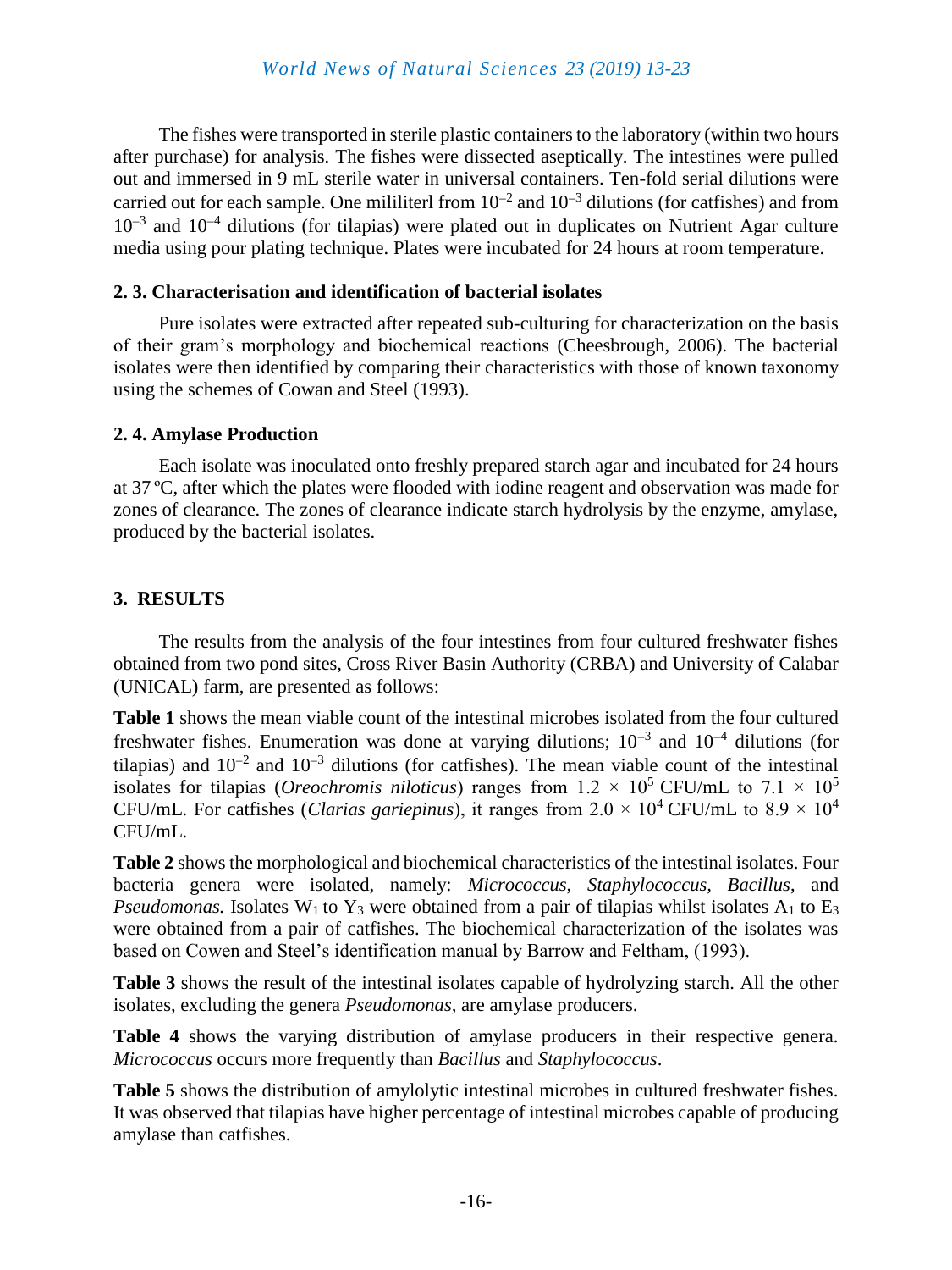# *World News of Natural Sciences 23 (2019) 13-23*

| <b>SAMPLE</b> | <b>MEAN VIABLE COUNTS (CFU/mL) OF ISOLATES</b><br>IN RESPECTIVE DILUTIONS |                     |                     |  |  |  |  |
|---------------|---------------------------------------------------------------------------|---------------------|---------------------|--|--|--|--|
|               | $10^{-2}$                                                                 | $10^{-3}$           | $10^{-4}$           |  |  |  |  |
| Tilapia I     | <b>NG</b>                                                                 | $1.3 \times 10^{5}$ | $7.1 \times 10^5$   |  |  |  |  |
| Tilapia II    | <b>NG</b>                                                                 | $1.6 \times 10^{5}$ | $1.2 \times 10^{5}$ |  |  |  |  |
| Catfish I     | $2.0 \times 10^{4}$                                                       | $8.9 \times 10^{4}$ | NG                  |  |  |  |  |
| Catfish II    | $2.0 \times 10^{4}$                                                       | $6.2 \times 10^{4}$ | <b>NG</b>           |  |  |  |  |

**Table 1.** Enumeration of intestinal microbes in tilapias and catfishes

Key: NG = No Growth

| <b>Table 2.</b> Characterization of intestinal isolates from cultured freshwater fishes |  |  |  |  |
|-----------------------------------------------------------------------------------------|--|--|--|--|
|-----------------------------------------------------------------------------------------|--|--|--|--|

| <b>Isolates</b> | Morphology | Gram Stain | Catalase | Oxidase                  | Citrate | МR                       | <b>P</b>                     | Indole                   | Coagulase                | Glucose      | <b>Sucrose</b> | Mannitol  | Lactose   | Organism<br>Probable |
|-----------------|------------|------------|----------|--------------------------|---------|--------------------------|------------------------------|--------------------------|--------------------------|--------------|----------------|-----------|-----------|----------------------|
| $W_1$           | cocci      | $\! +$     | $^{+}$   |                          | $^{+}$  | $^{+}$                   | ÷                            | $\overline{a}$           | $\sim$                   | $\mathbf{A}$ | AG             | <b>NR</b> | <b>NR</b> | Micrococcus          |
| $W_2$           | cocci      |            | $+$      |                          | $+$     | $+$                      | $\qquad \qquad \blacksquare$ | $\overline{\phantom{0}}$ | $\overline{\phantom{a}}$ | AG           | AG             | A         | <b>NR</b> | Micrococcus          |
| $W_3$           | cocci      | $+$        | $+$      | $+$                      | $+$     | $^{+}$                   | $\blacksquare$               | ÷                        | $\overline{\phantom{0}}$ | NR           | <b>NR</b>      | <b>NR</b> | NR        | Micrococcus          |
| $X_1$           | cocci      | $\! +$     | $+$      |                          | $+$     | $\overline{\phantom{a}}$ | ÷,                           | $\blacksquare$           | $\overline{\phantom{a}}$ | NR           | <b>NR</b>      | <b>NR</b> | <b>NR</b> | Micrococcus          |
| $X_2$           | cocci      |            | $+$      | $+$                      | ۰       | $\overline{\phantom{0}}$ | ۰                            | $\overline{\phantom{0}}$ | $\overline{\phantom{0}}$ | NR           | <b>NR</b>      | $\rm NR$  | <b>NR</b> | Micrococcus          |
| $X_3$           | cocci      |            | $^{+}$   |                          | $^{+}$  | $\blacksquare$           | $\blacksquare$               | $\blacksquare$           | $\blacksquare$           | $\mathbf{A}$ | <b>NR</b>      | NR        | <b>NR</b> | Micrococcus          |
| $Z_1$           | cocci      | $\! +$     | $^{+}$   | ۰                        | $+$     | $^{+}$                   | $^{+}$                       | $\overline{\phantom{0}}$ | $^{+}$                   | AG           | $\mathbf{A}$   | A         | A         | Staphylococcus       |
| $Z_2$           | cocci      | $\! +$     | $+$      | $\blacksquare$           | $+$     | $^{+}$                   | $+$                          | $\blacksquare$           | $\blacksquare$           | AG           | AG             | AG        | AG        | Staphylococcus       |
| $Z_3$           | cocci      | $^{+}$     | $+$      | $\overline{a}$           | $^{+}$  | $^{+}$                   | $^{+}$                       | $\blacksquare$           | $\overline{\phantom{a}}$ | AG           | AG             | AG        | <b>NR</b> | Staphylococcus       |
| $Y_1$           | cocci      | $+$        | $+$      | ۰                        | $+$     | $+$                      | $+$                          | $\blacksquare$           | ۰                        | $\mathbf{A}$ | <b>NR</b>      | <b>NR</b> | NR        | Staphylococcus       |
| $Y_2$           | cocci      | $\! +$     | $+$      | $+$                      | $+$     | $^{+}$                   | $\overline{\phantom{a}}$     | $\overline{\phantom{a}}$ | $\overline{a}$           | A            | <b>NR</b>      | <b>NR</b> | <b>NR</b> | Micrococcus          |
| $Y_3$           | cocci      | $^{+}$     | $+$      | $\overline{\phantom{a}}$ | $^{+}$  | $^{+}$                   | $^{+}$                       | $\overline{\phantom{a}}$ | $\overline{\phantom{a}}$ | NR           | <b>NR</b>      | <b>NR</b> | AG        | Staphylococcus       |
| A <sub>1</sub>  | rod        |            | $^{+}$   | ۰                        | $^{+}$  | $\overline{\phantom{a}}$ | $\overline{\phantom{a}}$     | $^{+}$                   | $\overline{a}$           | AG           | A              | AG        | <b>NR</b> | <b>Bacillus</b>      |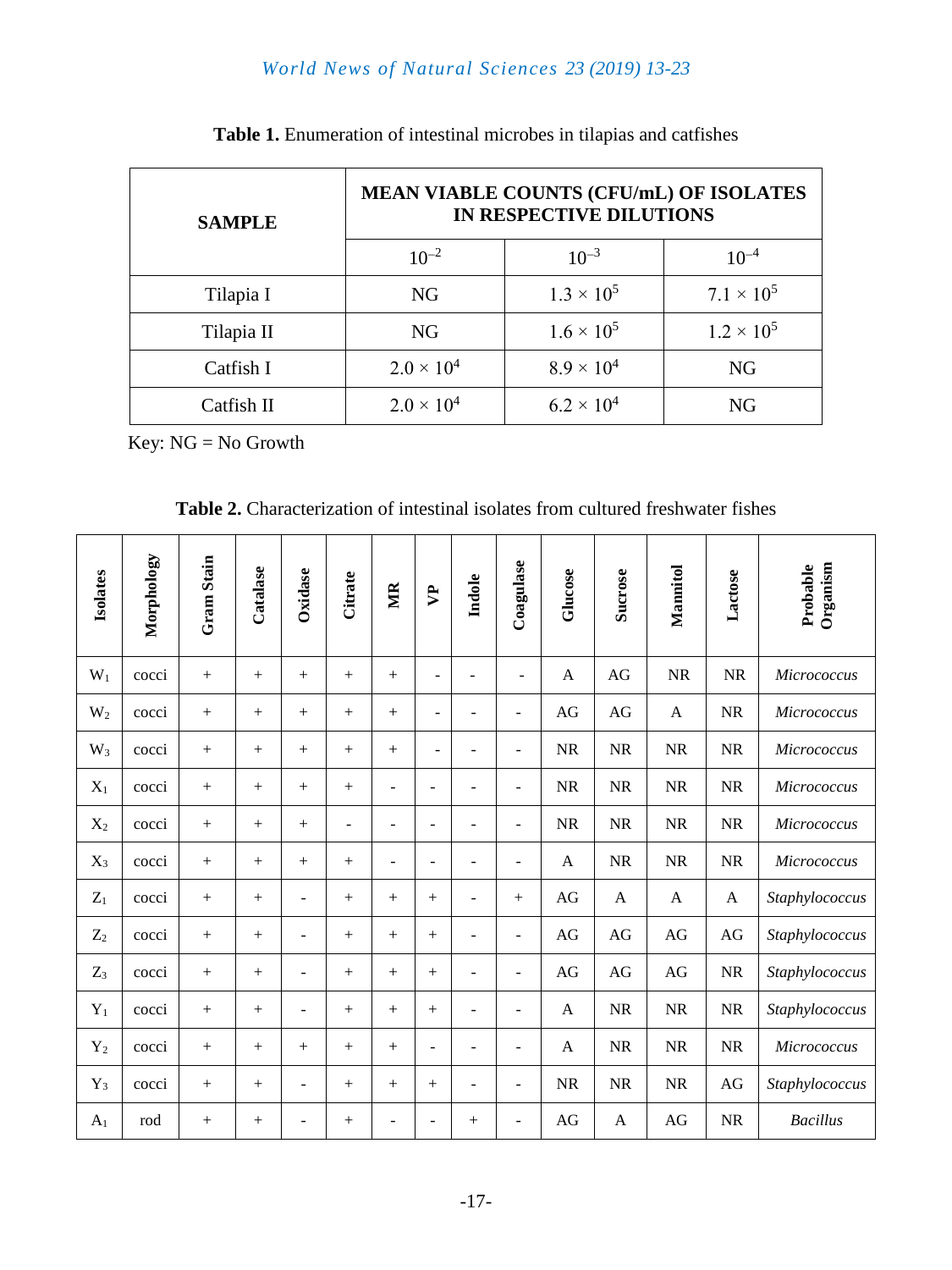| A <sub>2</sub> | rod   | $+$                      | $+$    | $\overline{\phantom{a}}$ | $^{+}$                   | $^{+}$                   | $\overline{a}$    | ۰                        | $\overline{\phantom{a}}$ | <b>NR</b> | <b>NR</b> | <b>NR</b> | <b>NR</b>    | <b>Bacillus</b>    |
|----------------|-------|--------------------------|--------|--------------------------|--------------------------|--------------------------|-------------------|--------------------------|--------------------------|-----------|-----------|-----------|--------------|--------------------|
| $A_3$          | rod   |                          | $+$    | $+$                      | $+$                      | ٠                        | $^{+}$            | ۰                        | ۰                        | AG        | AG        | AG        | AG           | <b>Bacillus</b>    |
| $B_1$          | rod   | -                        | $^{+}$ | $+$                      | -                        | $\overline{\phantom{0}}$ | $+$               | ۰                        | ٠                        | A         | <b>NR</b> | <b>NR</b> | NR           | Pseudomonas        |
| $B_2$          | rod   | $\qquad \qquad -$        | $^{+}$ | $+$                      | $+$                      | $\qquad \qquad -$        | $^{+}$            | $\overline{\phantom{a}}$ | $\overline{\phantom{a}}$ | A         | <b>NR</b> | NR        | <b>NR</b>    | Pseudomonas        |
| $B_3$          | rod   | $^{+}$                   | $^{+}$ | $+$                      | $+$                      | $\overline{\phantom{a}}$ | $+$               | $\overline{\phantom{a}}$ | $\overline{\phantom{a}}$ | A         | <b>NR</b> | <b>NR</b> | NR           | <b>Bacillus</b>    |
| $D_1$          | cocci | $+$                      | $^{+}$ | $+$                      | $+$                      | $^{+}$                   | ۰                 | ۰                        | $^{+}$                   | A         | AG        | AG        | AG           | Micrococcus        |
| $D_2$          | cocci | $^{+}$                   | $^{+}$ | $+$                      | $\overline{\phantom{a}}$ | $\overline{\phantom{a}}$ | ۰                 | ۰                        | $\overline{\phantom{0}}$ | <b>NR</b> | AG        | <b>NR</b> | NR           | Micrococcus        |
| $D_3$          | rod   | $\overline{\phantom{a}}$ | $+$    | $+$                      | $+$                      | $^{+}$                   | $+$               | ۰                        | $+$                      | AG        | A         | AG        | A            | Pseudomonas        |
| $E_1$          | cocci | $^{+}$                   | $^{+}$ | $+$                      | $+$                      | $^{+}$                   | $\qquad \qquad -$ | $\overline{\phantom{a}}$ | $\overline{\phantom{a}}$ | A         | <b>NR</b> | NR        | NR           | Micrococcus        |
| E <sub>2</sub> | cocci |                          | $+$    | $+$                      | $+$                      | $^{+}$                   | ۰                 | -                        | ۰                        | A         | A         | NR        | NR           | Micrococcus        |
| $E_3$          | cocci | $^{+}$                   | $^{+}$ | -                        | $+$                      | $^{+}$                   | $^{+}$            | $\overline{\phantom{a}}$ | $\overline{\phantom{a}}$ | A         | A         | AG        | $\mathbf{A}$ | <b>Micrococcus</b> |

**Keys:**  $+$  = Reactive, A = Acid MR = Methyl Red  $-$  = Unreactive, AG = Acid and GasVP = Voges Proskauer NR = No Reaction

| <b>ISOLATES</b> | <b>REACTION ON</b><br><b>STARCH</b> | <b>MICROORGANISMS</b><br><b>INVOLVED</b> |
|-----------------|-------------------------------------|------------------------------------------|
| $W_1$           | $+$                                 | Micrococcus                              |
| W <sub>2</sub>  | $+$                                 | <b>Micrococcus</b>                       |
| $W_3$           | $+$                                 | <b>Micrococcus</b>                       |
| $X_1$           | $+$                                 | Micrococcus                              |
| $X_2$           | $+$                                 | <b>Micrococcus</b>                       |
| $X_3$           | $+$                                 | Micrococcus                              |
| $Z_1$           | $+$                                 | Staphylococcus                           |
| $Z_2$           | $+$                                 | Staphylococcus                           |
| $Z_3$           | $+$                                 | Staphylococcus                           |
| $Y_1$           | $+$                                 | Staphylococcus                           |
| $Y_2$           | $\pm$                               | Micrococcus                              |

**Table 3.** Reaction of intestinal isolates on starch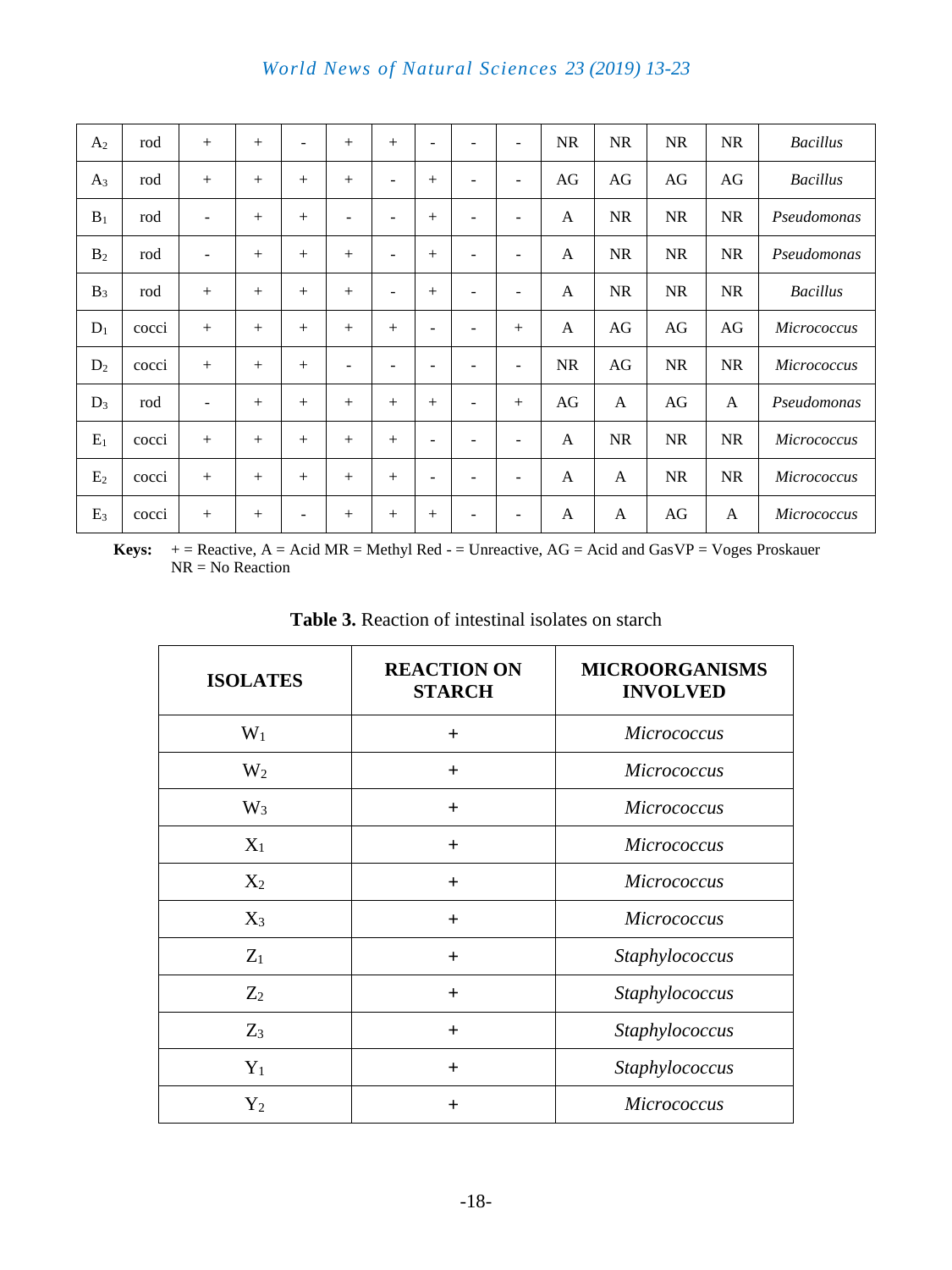# *World News of Natural Sciences 23 (2019) 13-23*

| $Y_3$          | $+$   | Staphylococcus  |
|----------------|-------|-----------------|
| A <sub>1</sub> | $+$   | <b>Bacillus</b> |
| A <sub>2</sub> | $+$   | <b>Bacillus</b> |
| $A_3$          | $+$   | <b>Bacillus</b> |
| $B_1$          |       | Pseudomonas     |
| B <sub>2</sub> |       | Pseudomonas     |
| $B_3$          | $\pm$ | <b>Bacillus</b> |
| $D_1$          | $+$   | Micrococcus     |
| D <sub>2</sub> | $+$   | Micrococcus     |
| $D_3$          |       | Pseudomonas     |
| $E_1$          | $\pm$ | Micrococcus     |
| E <sub>2</sub> | $+$   | Micrococcus     |
| E <sub>3</sub> | $\pm$ | Staphylococcus  |

**Table 4.** Distribution of amylase producers in different genera

| <b>AMYLASE PRODUCERS</b> | <b>NUMBER</b> | PERCENTAGE (%) |
|--------------------------|---------------|----------------|
| <b>Bacillus</b>          |               | 19.05          |
| <b>Micrococcus</b>       |               | 53.38          |
| Staphylococcus           |               | 28.57          |
| <b>Total</b>             |               | 21             |

**Table 5.** Distribution of amylase producers in cultured freshwater fishes

| <b>SAMPLES</b>  | <b>NUMBER OF AMYLASE</b><br><b>PRODUCERS</b> | % DISTRIBUTION OF<br><b>AMYLASE PRODUCERS</b> |
|-----------------|----------------------------------------------|-----------------------------------------------|
| <b>Tilapias</b> |                                              | 57.14                                         |
| Catfishes       |                                              | 42.86                                         |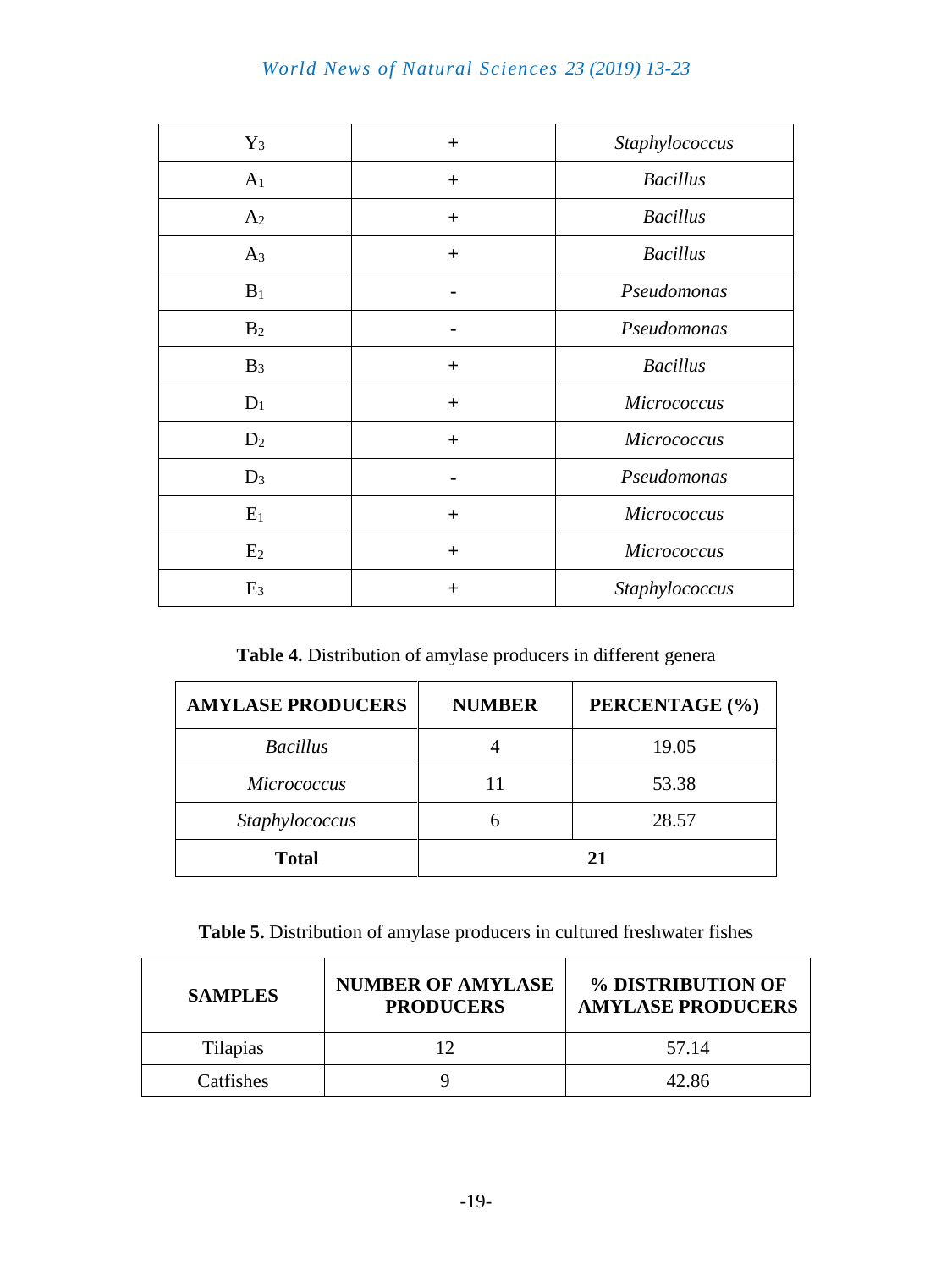### **4. DISCUSSION**

This research work on cultured fresh water fishes – tilapias and catfishes – revealed that their intestines were colonized by heterotrophic bacteria at varied levels. The mean viable count of the intestinal microbes ranged from  $1.2 \times 10^5$  CFU/mL to  $7.1 \times 10^5$  CFU/mL for tilapias (*Oreochromis niloticus*) and from  $2.0 \times 10^4$  CFU/mL to  $8.9 \times 10^4$  CFU/mL for catfishes (*Clarias gariepinus*) as Table 1 shows. A total of 24 isolates were classified on the basis of their morphological and biochemical reactions as Table 2 shows. The characterization revealed four generic groups, namely: *Micrococcus*, *Staphylococcus, Bacillus*, and *Pseudomonas.* Amongst these genera, *Micrococcus* and *Staphylococcus* were predominant in both fishes. This result contrasted the works of Sugita *et al*., (1997) wer*e Aeromonas* and *Bacteroidaceae* were predominant as well as the works of Naviner *et al*., (2006) were *Aeromonas hydrophila* was predominant. Out of the 24 isolates, 21 were amylase producers and 3 were non-amylase producers, as Table 3 shows. 19.05% of these amylase producers were *Bacilli*, 53.28% were *Micrococci*, and 28.57% were *Staphylococci*, as noted in Table 5. The non-amylase producing isolates were members of the genus *Pseudomonas*. Though the former results agree with the works of Sugita *et al*., (2008), the latter contrasts with their works as *Pseudomonas* was isolated as an amylase producer. Since *Pseudomonas* was recovered as a non-amylase producer in this research work, its presence in the intestines of cultured freshwater fishes may contribute to spoilage by the production of histamines in the fish tissues (Austin, 2002).

Amylase producing intestinal microbes could either be aerobic (as in *Bacillus* and *Micrococcus*) or facultative (as in *Staphylococcus*). As seen in Table 5, tilapias harbor a greater percentage of amylase producers than catfishes. Variances in the population of the intestinal microbes existing in cultured freshwater fishes may be due to: fish ecology, seasonal fluctuations in the water's temperature, developmental stages of the fish, and structure of the digestive tract (Austin, 2002; Izvekova *et al*., 2007; Naviner *et al*., 2006; Sugita *et al*., 1991). These factors are most likely to affect the amylase producing abilities of the intestinal microbes (Takeuchi, 1991).

#### **5. CONCLUSION**

Majority of heterotrophic bacteria colonizing the intestinal tract of cultured freshwater fishes are amylase producers. Although the pancreas and secretory cells in the intestinal walls of the fish can produce amylase, microbial amylases also play a key role in starch hydrolysis. This research work did not include quantitative assessment and purification of the amylase enzyme produced. However, it is vital for these to be done in order to determine the best amylase producers and the volume of the enzyme produced. Microbial amylases are safe for use in industries for the production of useful goods and services.

#### **References**

[1] Abe, J., Bergman, F.W., Obata, K., and Hikuri, S. (1988). Production of Raw Starch Digesting Amylase by *Aspergillus* k-27. *Applied Microbiology and Biotechnology*, 27: 447-450.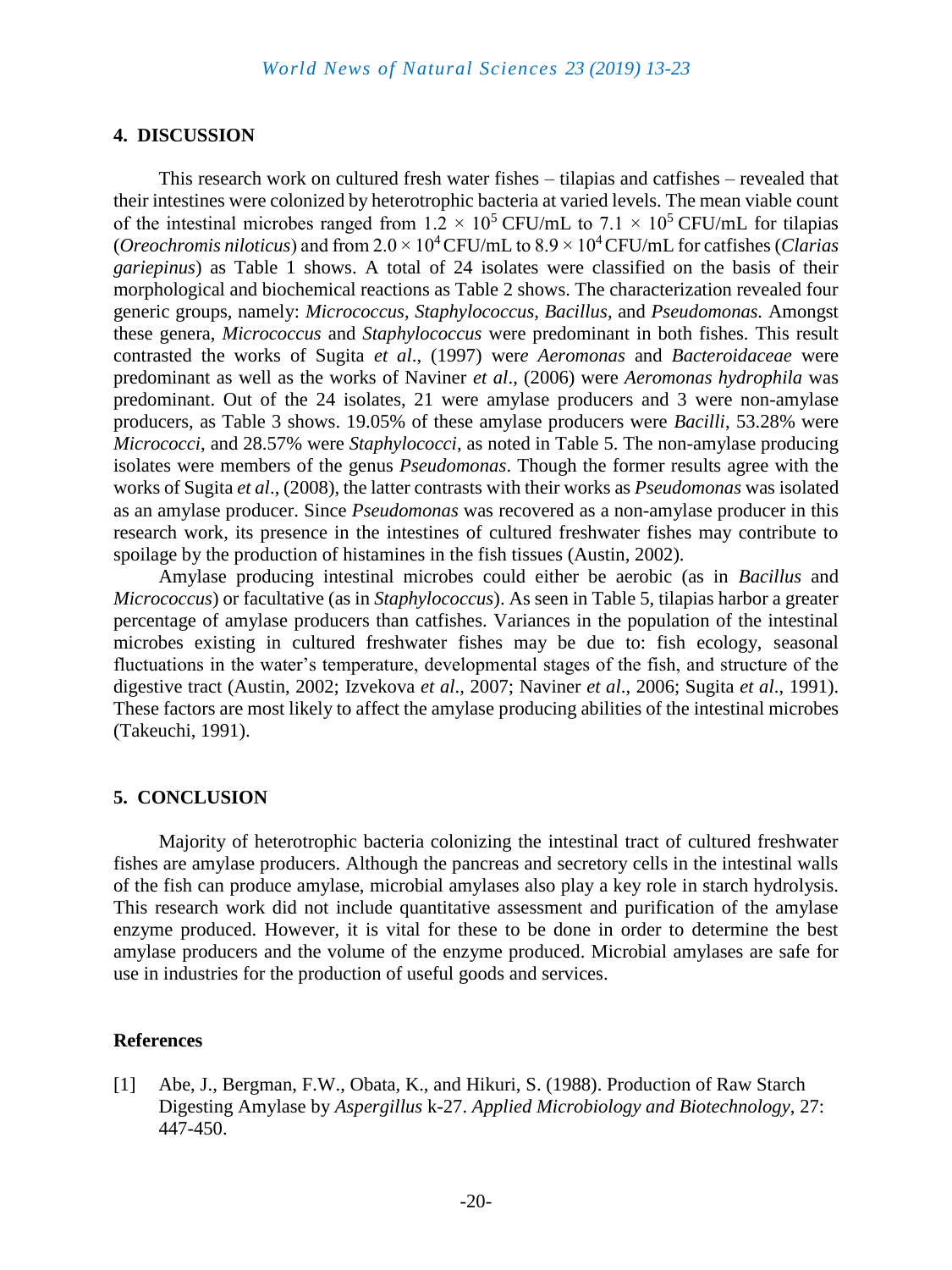- [2] Austin, B. (2002). The Bacterial Microflora of Fish. *The Scientific World Journal*, 2: 558-572.
- [3] Bailey, J.E. and Ollis, D.F. (1986). Starch Hydrolysis by Amylase. In *Biochemical Engineering Fundamentals* (2nd ed) (39-40). New York: McGraw-Hill.
- [4] Barrow, G.I. and Feltham, R.K.A. (1993). In Cowan and Steel's Manual for the Identification of Medical Bacteria (3rd ed) (pp 52-58, 87-89, 109-110). United Kingdom: Cambridge.
- [5] Ben, A., Mexghani, M., and Bejar, S. (1999). A Thermo-Stable Alpha-amylase Producing Maltohexose from a New Isolated *Bacillus sp*. US 100: Study of Activity and Molecular Cloning of the Corresponding Agent. *Enzyme, Microbiology, Technology*, 24: 548-549
- [6] Berlin, S. (2004). Comparison of Digestive Alpha-amylase from Two Species of Spiders (*Tegeneria atrica and Cupiennius Salei*). *Journal of Comparative Physiology, Biochemical, Systemic, and Environmental Physiology*, 127 (4): 355-361.
- [7] Cheesebrough, M. (2006). Preparation of Reagents and Culture Media. In *District Laboratory Practice in Tropical Countries* Part 2 (pp 394, 401). United Kingdom: Cambridge University Press.
- [8] Cowan, S.T. and Steel, K.J. (1993). Manual for the identification of medical bacteria. 2nd Ed. London: Cambridge University Press
- [9] Erickson, H.M. (1992). Usage Recommendations for Alpha-amylase Maximizing Enzyme Activity while Minimizing Enzyme Artifact Binding Residues. *The American Institute for Conservation*, 11: 24 - 33.
- [10] Gupta, R., Gigras, P., Mohapatra, H., Goswami, V.K., and Chauhan, B. (2003). Microbial Alpha-amylases: A Biotechnological Perspective. *Process Biochemistry*, 38: 1599-1616.
- [11] Izvekova, G.I., Izvekov, E.I., and Plotnikov, A.O. (2007). Symbiotic Microflora in Fishes of Different Ecological Groups. *Ecology*, 34 (6): 610-618.
- [12] Naviner, M., Giraud, E., Le Bris, H., Armand, F., Mangion, C., and Ganiere, J.P. (2006). Seasonal Variability of Intestinal Microbiota in Rainbow Trout (*Oncorhynchus mykiss*), with a Particular Attention to *Aeromonas spp*. as Candidate Indicator of Antimicrobial Resistance. *[Revue de médecine vétérinaire](https://www.researchgate.net/journal/0035-1555_Revue_de_medecine_veterinaire)* 157(12): 599-604
- [13] Pandey, A., Selvakumar, P., Soccol, C.R., and Nigam, P. (1999). Solid State Fermentation for the Production of Industrial Enzymes. *[Current](https://www.researchgate.net/journal/0011-3891_Current_science) science* 77(1):149-162.
- [14] Prescott, L.M., Harley, J.P., and Klein, D.A. (2005). Metabolism: Energy, Enzymes, and Regulation. In *Microbiology* (6th Ed) (pp 156-159, 171-172). New York: McGraw-Hill.
- [15] Rao, D.M., Swamy, A.V.N., and Siva Rhama Krishna, G. (2007). Bioprocess Technology Strategies, Production, and Purification of Amylases: An Overview. *The Internet Journal of Genomics and Proteomics*, 2(2): 30-34.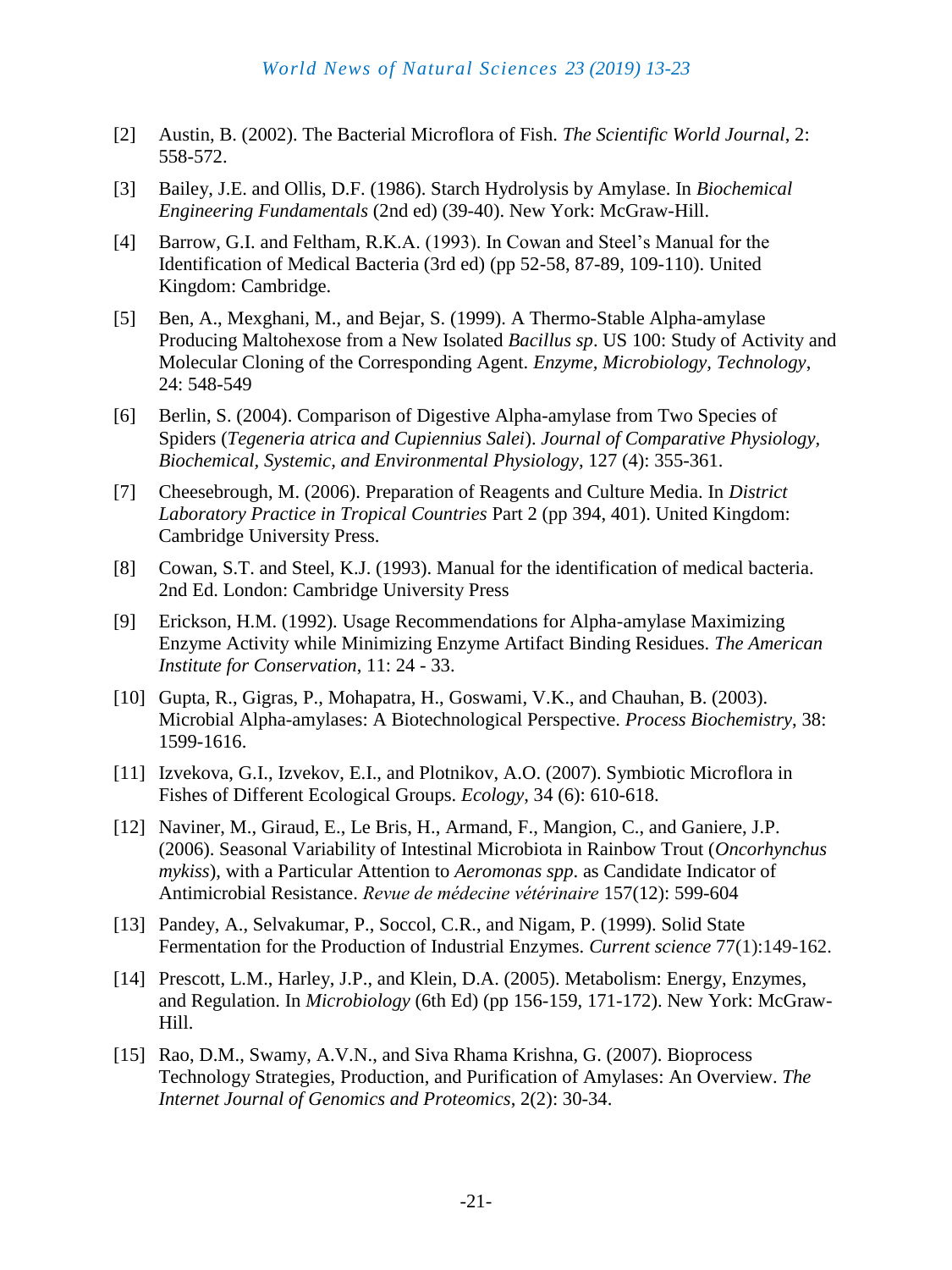- [16] Reddy, N.S., Nimmagadda, A., and Sambasiva Roa, K.R.S. (2003). An Overview of the Microbial Alpha-amylase Family. *African Journal of Biotechnology*, 2(12): 645 – 648.
- [17] Sanwo, M.M. and Demason, D.A. (1992). Characteristics of Alpha-amylase During Germination of Two High-sugar Sweet Corn Cultivars of *Zea mays* L. *Plant Physiology*, 99(3): 1184-1192.
- [18] Sugita, H., Kawasaki, J., Kumazawa, J., and Deguchi, Y. (2008). Production of Amylase by the Intestinal Bacteria of Japanese Coastal Animals. *Letter in Applied Microbiology*, 23: 174-178.
- [19] Sugita, H., Kawasaki, J., and Deguchi, Y. (1997). Production of Amylase by the Intestinal Microflora in Cultured Freshwater Fish. *Letter in Applied Microbiology*, 24(2), 105-108.
- [20] Sugita, H., Takahashi, J., and Deguchi, Y. (1992). Production and Consumption of Biotin by the Intestinal Microflora of Cultured Freshwater Fishes. *Bioscience, Biotechnology, and Biochemistry*, 56: 1678-1679.
- [21] Sugita, H., Miyajima, C., and Deguchi, Y. (1991). The Vitamin B12 Producing Ability of the Intestinal Microflora of Freshwater Fish. *Aquaculture*, 92: 267-276.
- [22] Takeuchi, T. (1991). Digestion and Nutrition of Fish. In Itazawa, Y. and Hanyu, I. (ed). *Fish Physiology* (pp 67-101). Tokyo: Koseisha Koseikaku (in Japanese).
- [23] Teotia, S., Khare, S.K., and Gupta, M.N. (2001). An Efficient Purification Process for Sweet Potato Beta-amylase by Affinity Precipitation with Alginate. *Enzyme and Microbiological Technology*, 28: 792-795.
- [24] Westerdahl, A., Olsson, J. C., Kjelleberg, S., and Conway, P. (1991). Isolation and Characterization of Turbot (*Scophtalmus maimus*) Associated Bacteria with Inhibitory Effects Against *Vibrio angillarum*. *Applied and Environmental Microbiology*, 57: 2223- 2228.
- [25] J. Li, J. Ni, J. Li, C. Wang, X. Li, S. Wu, T. Zhang, Y. Yu, and Q. Yan, Comparative study on gastrointestinal microbiota of eight fish species with different feeding habits, *Journal of Applied Microbiology*, 117, 6, (1750-1760), (2014).
- [26] S. Mandal and K. Ghosh, Isolation of tannase-producing microbiota from the gastrointestinal tracts of some freshwater fish, *Journal of Applied Ichthyology*, 29, 1, (145-153), (2012).
- [27] S. Ganguly and A. Prasad, Microflora in fish digestive tract plays significant role in digestion and metabolism, *Reviews in Fish Biology and Fisheries*, 22, 1, (11), (2012).
- [28] Qinghui Ai, Houguo Xu, Kangsen Mai, Wei Xu, Jun Wang, and Wenbing Zhang, Effects of dietary supplementation of Bacillus subtilis and fructooligosaccharide on growth performance, survival, non-specific immune response and disease resistance of juvenile large yellow croaker, Larimichthys crocea, *Aquaculture*, 317, 1-4, (155), (2011).
- [29] Gary Burr, Michael Hume, William H Neill and Delbert M. Gatlin III, Effects of prebiotics on nutrient digestibility of a soybean-meal-based diet by red drum Sciaenops ocellatus (Linnaeus), *Aquaculture Research*, 39, 15, (1680-1686), (2008).